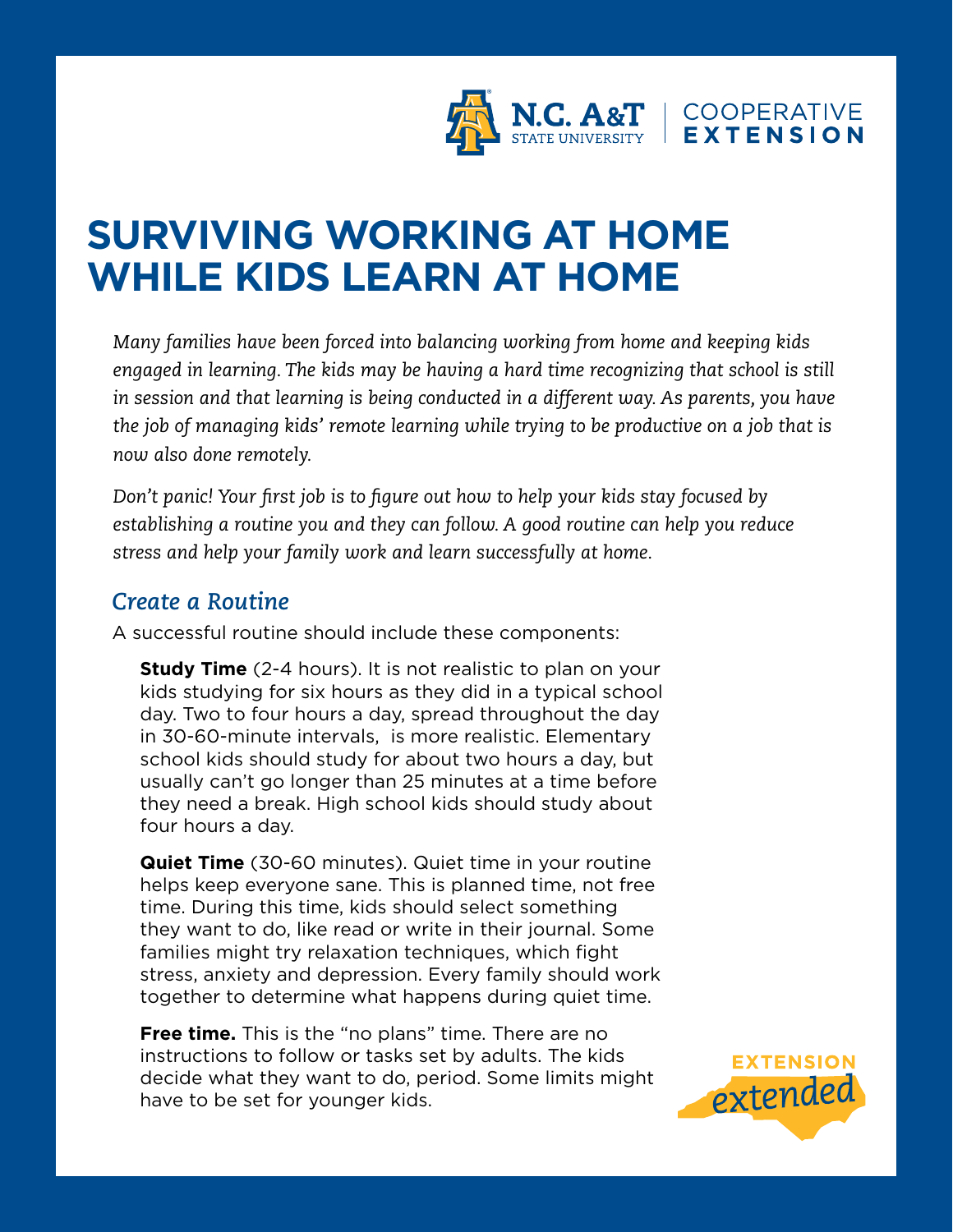**Outside time.** Physical activity and fresh air are important to help manage energy and focus while keeping spirits up. Try to go outside daily to walk, run, ride bikes, play tag, etc. At least one outside break after 2 p.m. each day helps kids recharge following the afterlunch slump. Remember social distancing guidelines.

**Chores time.** Assign kids chores. Chores help build a sense of responsibility and cut out some of your work. If they can keep their room tidy, you don't have to.

## *Tips for Making the Routine Work*

- Break for meals throughout the day.
- Set a wake-up time and time for getting dressed, like when they were in school. A regular bedtime is also important; sleep is the key to mental and physical health.
- Get kids to buy into the routine by letting them help create it.
- Screen time for television and online games should be reserved for the end of the day as a reward. It can be a distraction if given early or midday.
- Place the schedule your family creates where it can be seen and act as a reminder of the routine expectations.
- Limit your family's consumption of the news. It can cause stress and anxiety. It is important to keep kids informed so they feel safe, but they don't need to know everything.

Taking the time to put a routine in place will help you manage working from home while educating kids at home. The routine you build should also make you more productive as a remote worker.